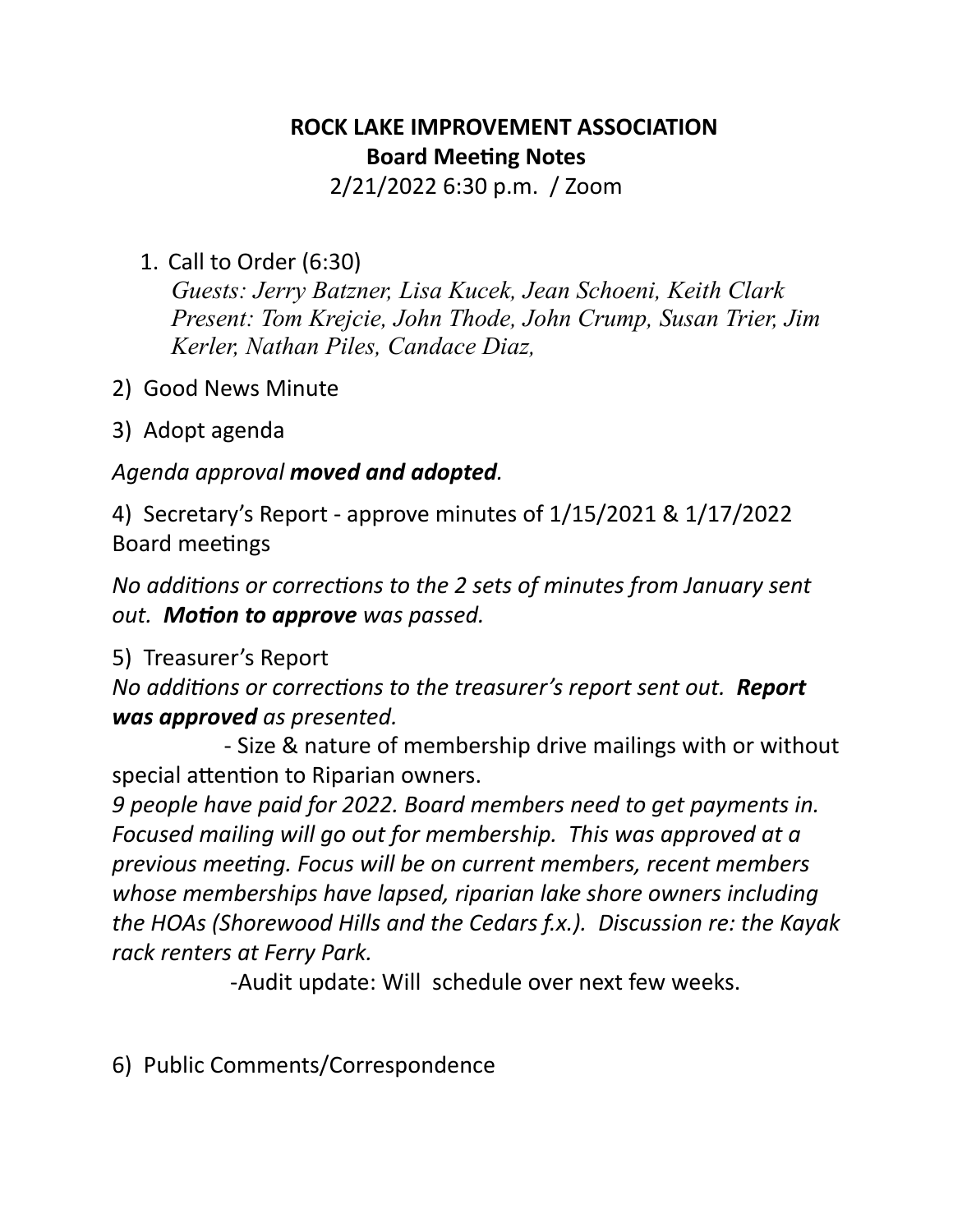A) Guests (2 minute per person)

*No guest comments.*

B) Mail (Jim)

*Jim C. not available for mail comments.* 

C) Email (John C)

*No e-mail comments.* 

D) Facebook (Susan)

A Facebook post went out highlighting some of the town ordinances re *ice-related issues. Specifically, no towing of individuals with motorized* vehicles on the ice, which is being observed.

7) Other Reports 

A) County representative (Marisa) *Marisa not available.* 

> B) JRLC (Susan) -E. coli at Sandy Beach, working on identifying source.

*Susan:* 

*JRLC* is interested in the storm drain at Sandy Beach West. JRLC would *like to influence the Sandy Beach re-design re: introducing green infrastructure into the future phases of the park plan. Marisa and Susan T* have had conversations with a green infrastructure consultant who was active with renovation at Lake Ripley. JRLC has placed calls to discuss this issue both City Grounds & Facilities Director Eric Schreiner, and Director of Public Works, Paul Hermanson.

*JRLC* will have a full committee in the near future. The JRLC has not had *a* full complement of members for most of the past year. One City *member* was just added at the February City Council Meeting and *another member should be added at the March meeting.*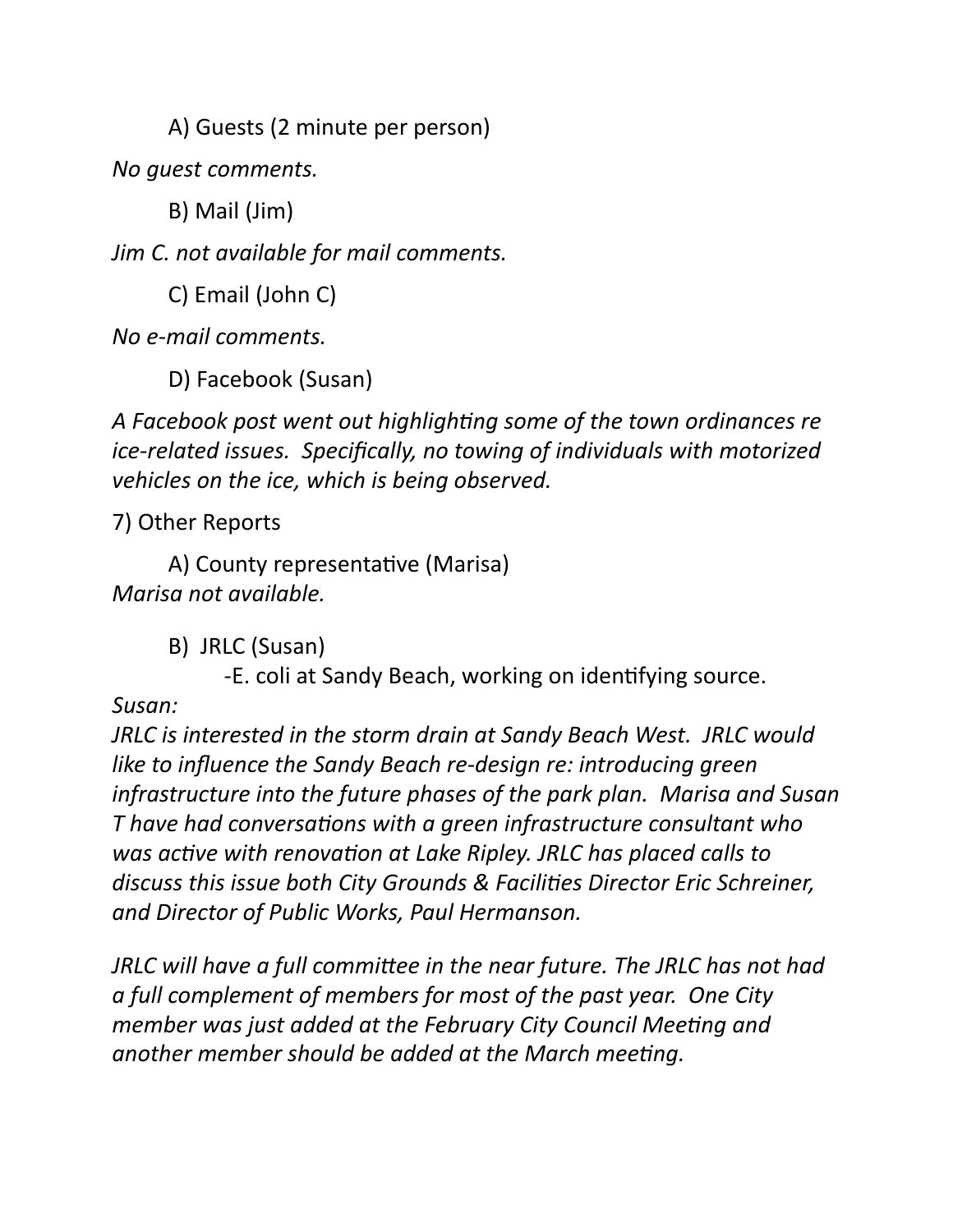The expansion of the slow-no-wake (SNW) zone from 100' to 200' has *been stymied at the Town Board level. The process would be for the Town Board to recommend this to the DNR. To date this has not moved forward at the TB level.* 

*Key points: Marsh Lake (S. of RR trestle), the mill pond, Korth Bay, and Schultz Bay are the only SNW areas that the DNR identifies.* Jet Skis have SNW restriction 200' from shore. All other motorized *vessels must be 100' from shore and 100' from any pier, raft, dock, or* swimmer. There is no prescribed distance from protected area buoys, which can be approached by boats without speed limitations.

*Note that swimmers are to stay within 150' from shore which is conflicts* with the SNW zone of 100'.

*SNW* would reduce the lake surface area without speed restrictions by *+/-* 2.5% (24 acres out of  $+/- 1000$  ac). This has been carefully *measured*. 

C) Miljala DNR grant update (Susan & John T)

*Susan:* The board has received an update. Susan is using Mail Chimp to *provide the monthly update on Miljala Channel because it integrates* well with our website. So far only 57% of the recipients of the e-mail *have opened it.* Stan has also set up a link on the website along with *the ability to subscribe to the update and review the latest updates.* Susan would like feedback on this: https://rocklake.org/miljala*[tributary-restora0on-project/](https://rocklake.org/miljala-tributary-restoration-project/)*

*March* 15<sup>th</sup> is the go date for the Grant.

*We need tracking logs so that all the time spent on this will add to matching grant dollars. This can't be done retrospectively, must be proactive on this.*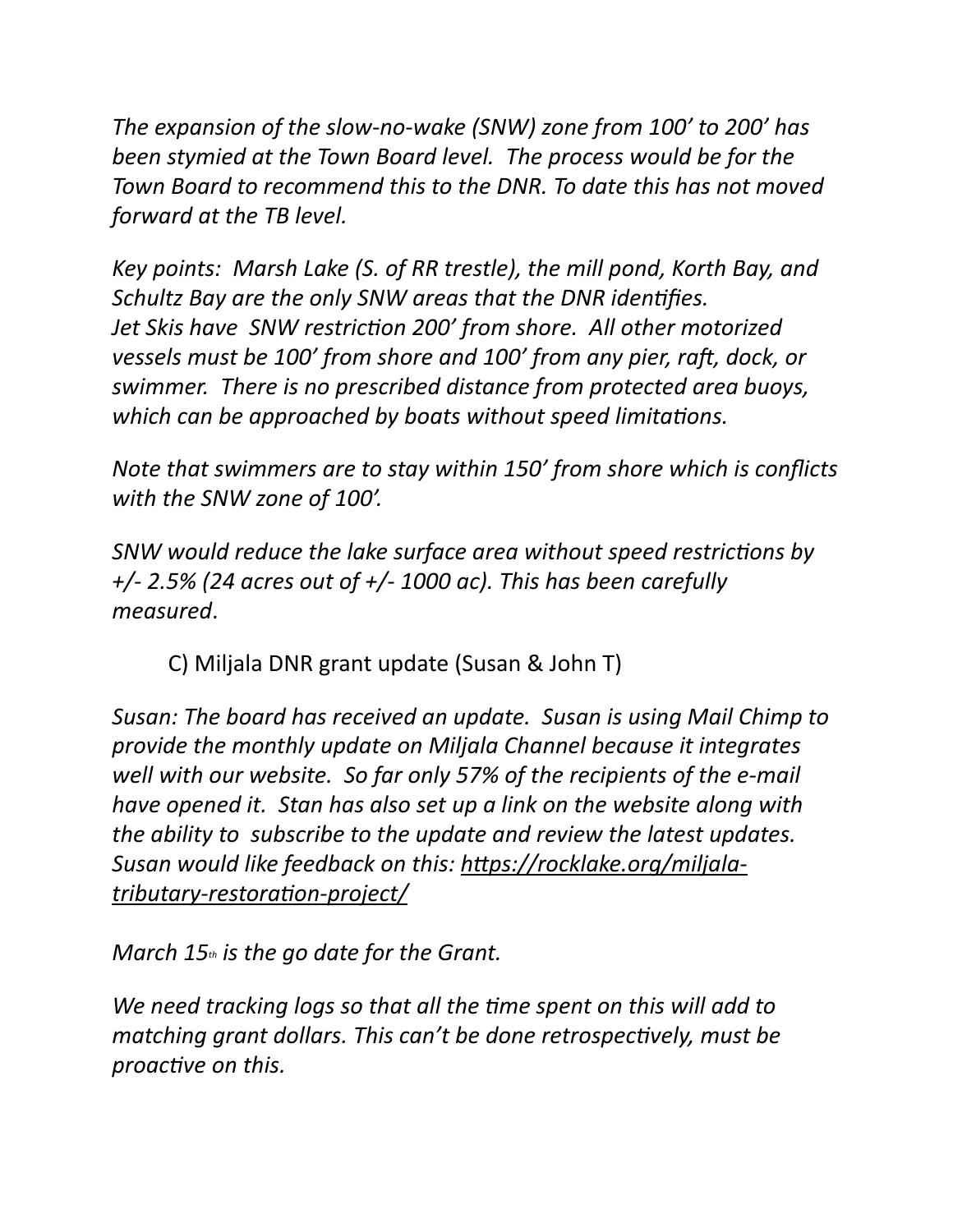8) Committee Planning Reports/Discussion

A) Education: Candace

This committee is doing a summer school program. Decided to do a *presentation in an existing SS class. Waiting to see who the teachers* are for these classes. Once the decision is made on the teachers, the *committee will contact them to discuss what the possible presentations are.* These classes will be a  $3<sub>rd</sub>$  and a  $6<sub>th</sub>$  grade class. The presentations *will* be within an existing class structure.

*Discussion on working through Marisa if plant or animal samples are needed because one can't just harvest things without permission.* 

9) Old Business

A) Sampling rakes (Susan, Marisa)

At the last board meeting concern was expressed about spreading of *invasive species through the use of these rakes. Marisa does not share this concern; these are the same rakes that the DNR uses.* 

*2* separate projects have been recommended with re: invasive aquatic *plants:*

1. Citizen's Monitoring Group for Early Detection has been *recommended.* This would be similar to the SNAPSHOT program but *conducted on Rock Lake only. This group would be looking for new aquatic invasive species. The DNR/LWCD does aquatic plant sampling once every* 5 years). Rakes would be used for this with the DNR *collecting the data.* This is the year it will be done in Rock Lake. The *DNR* is specific as to where they are sampling using GPS to track their sampling sites. This is called a Point Intercept methodology.

2. Small committee specifically concerned with Eurasian Milfoil in Korth Bay and the mouth of the Miljala Channel. Milfoil has not really taken off in the general lake yet but is thought to be moving north from the *MC.* The aquatic plant survey being done this year will help us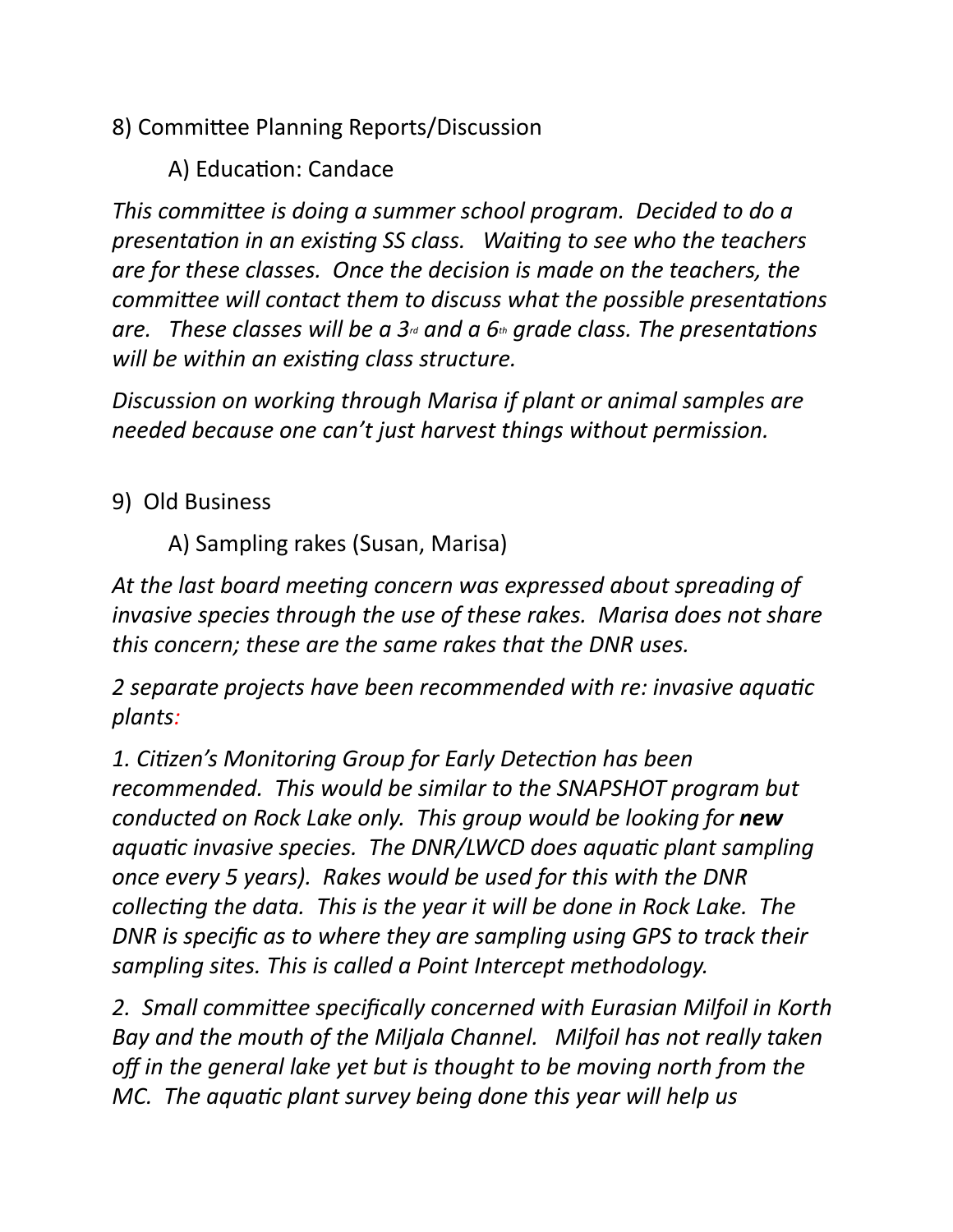*understand if the beds of Eurasian Milfoil are expanding. Any work on hand pulling the Eurasian Milfoil in Korth Bay will require a permit from the WDNR.*

*Motion* to have 2 RLIA members make rakes to be used in the Citizens *sampling program.* Total cost to not exceed \$100 total.

*Motion passed.* 

B) Annual Garlic Mustard Pull

*Bruce and Cory both out of town. Question as to whether or not we will be doing this as a social gathering this year. It was not social in '20 and '* due to COVID.

C) Shoreline Owners concerns re: Low Lake levels: responses, newspaper article? Other?

*Small group, including Marisa, working on Leader article. Article has been sent out in DRAFT to the board for review and comment. If anyone has comments, get them back to John C. Note that w are still in a drought.* Goal is to get the article into the paper in March or April.

*Susan T. called the fish hatchery re: their water usage. Discussion as to* whether we should try to place an article re: this issue.

D) General liability insurance policy (Mike, John C, Jim, Susan)

- revisit D & O insurance

*Cost about* \$420 per year for General Liability insurance. Covers us if we are sued. Does not cover costs if we are not sued. Purchase of this *insurance* was approved last spring. Decision to have this policy in Place *by April 1, 2022.* 

D&O insurance: Last spring we voted against pursuing this which would *cost* \$400-500 *annually.* . Last month the issue was raised again. This